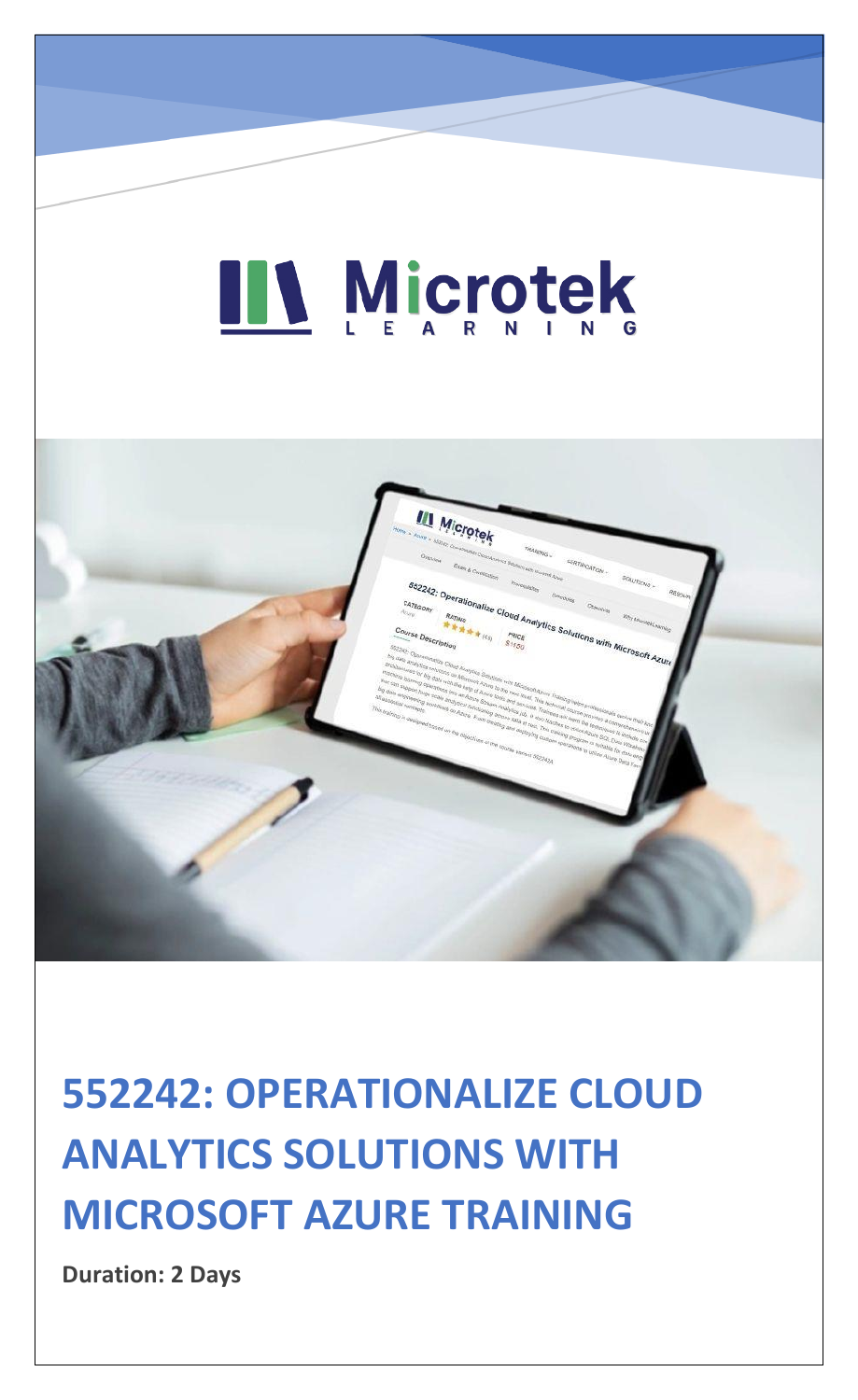## **IIV Microtek**

#### **Course Description**

552242: Operationalize Cloud Analytics Solutions with Microsoft Azure Training helps professionals evolve their knowledge about building big data analytics solutions on Microsoft Azure to the next level. This technical course provides a comprehensive understanding of common architectures for big data with the help of Azure tools and services. Trainees will learn the techniques to include custom functions and machine learning operations into an Azure Stream Analytics job. It also teaches to utilize Azure SQL Data Warehouse to build a repository that can support huge scale analytical functioning across data at rest. This training program is suitable for data engineers who plan to apply big data engineering workflows on Azure. From creating and deploying custom operations to utilize Azure Data Factory, this program covers all essential concepts.

This training is designed based on the objectives of the course variant 552242A.

#### **Who should attend this course?**

This training is aimed at data professionals who have experience in designing big data analytics solutions on Microsoft Azure.

#### **Prerequisites**

- Experience processing and querying bulk data
- Experience analyzing real-time and historical data
- Experience using SQL and data analysis / visualization tools (e.g. Power BI)
- Experience using PowerShell (Note: A basic PowerShell tutorial is included in 552241A.)

A.

E.

#### **What you will learn**

- Building a Data Factory
- Orchestrating data processing activities in a data-driven workflow
- Monitoring and Managing a Data Factory
- Moving, Transforming or Analyzing data
- Designing a deployment strategy for end-to-end solutions with Azure PowerShell or Portal.

- N

- N -

G

R.

#### **Curriculum**

#### **Module 1: Operationalize end-to-end cloud analytics solutions**

This module explains how to Azure Data Factory to centrally manage data from different sources.

#### **Lessons**

- Module Objectives
- Lesson 1: Create a data factory
- Lesson 2: Create a data-driven workflow
- Lesson 3: Monitor and Manage the data factory
- Lesson 4: Move, Transform and Analyze Data
- Lesson 5: Design a deployment strategy for an end-to-end solution
- **Review**